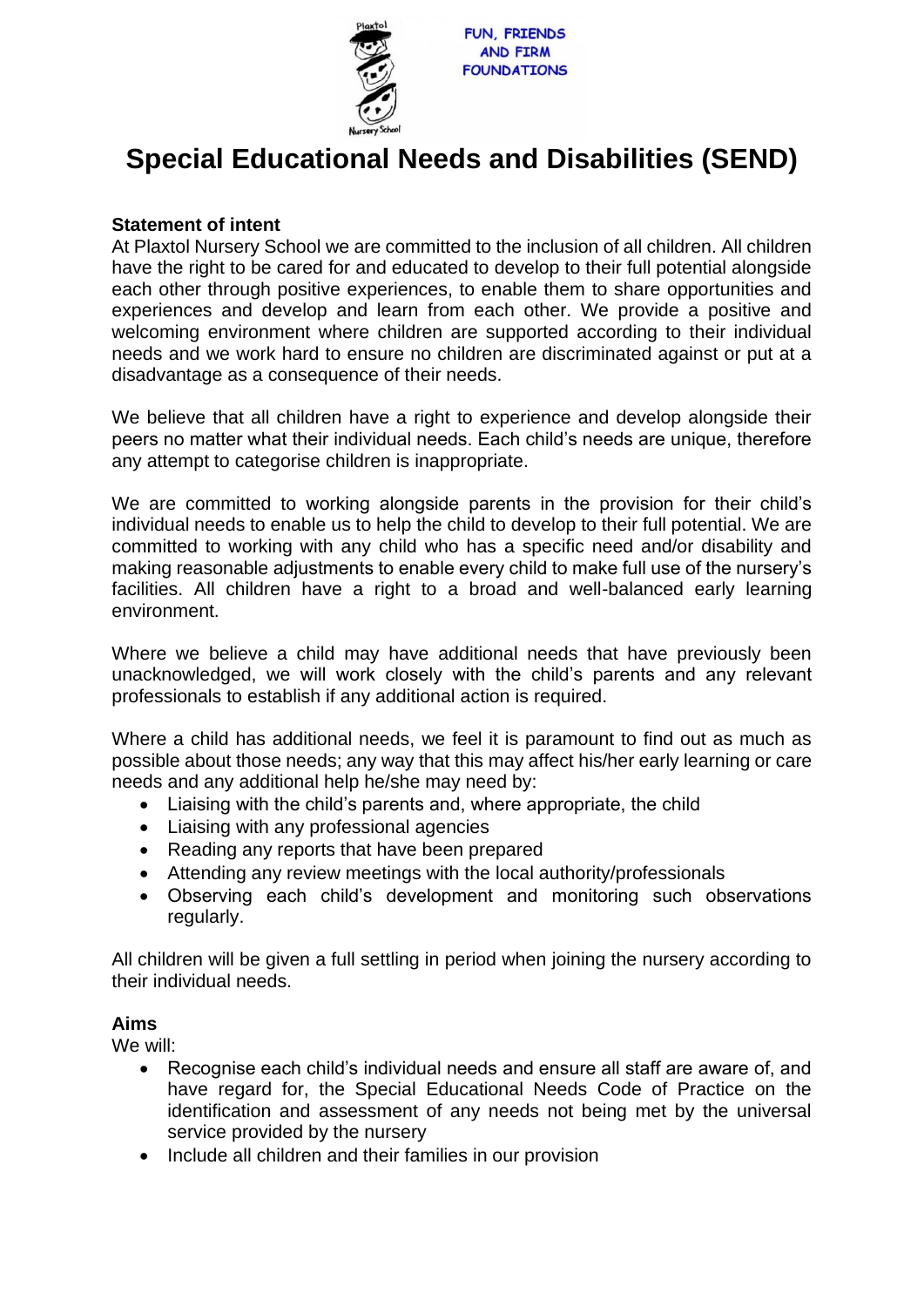- Provide well informed and suitably trained practitioners to help support parents and children with special educational difficulties and/or disabilities
- Develop and maintain a core team of staff who are experienced in the care of children with additional needs and identify a Special Educational Needs and Disabilities Co-ordinator (SENCO) who is experienced in the care and assessment of children with additional needs. Staff will be provided with specific training relating to Special Educational Needs and Disabilities (SEND) and the SEND Code of Practice
- Identify the specific needs of children with special educational needs and/or disabilities and meet those needs through a range of strategies
- Ensure that children who learn quicker, e.g. gifted and talented children are also supported
- Share any statutory and other assessments made by the nursery with parents and support parents in seeking any help they or the child may need
- Work in partnership with parents and other agencies in order to meet individual children's needs, including the education, health and care authorities, and seek advice, support and training where required
- Monitor and review our practice and provision and, if necessary, make adjustments, and seek specialist equipment and services if needed
- Ensure that all children are treated as individuals/equals and are encouraged to take part in every aspect of the nursery day according to their individual needs and abilities
- Encourage children to value and respect others
- Challenge inappropriate attitudes and practices
- Promote positive images and role models during play experiences of those with additional needs wherever possible
- Celebrate diversity in all aspects of play and learning.

Our nursery Special Education Needs and Disabilities Co-ordinator (SENCO) is Gillian Knight assisted by Sue Worrow

The role of the SENCO is to take the lead in further assessment of the child's particular strengths and weaknesses; in planning future support for the child in discussion with colleagues; and in monitoring and subsequently reviewing the action taken. The SENCO should also ensure that appropriate records are kept including a record of children's SEN support and those with Education, Health and Care plans. The practitioner usually responsible for the child should remain responsible for working with the child on a daily basis and for planning and delivering an individualised programme. Parents should always be consulted and kept informed of the action taken to help the child, and of the outcome of this action (code of practice 2015).

She/he works closely with all staff to make sure there are systems in place to plan, implement, monitor, review and evaluate the special educational needs practice and policy of the nursery, always making sure plans and records are shared with parents.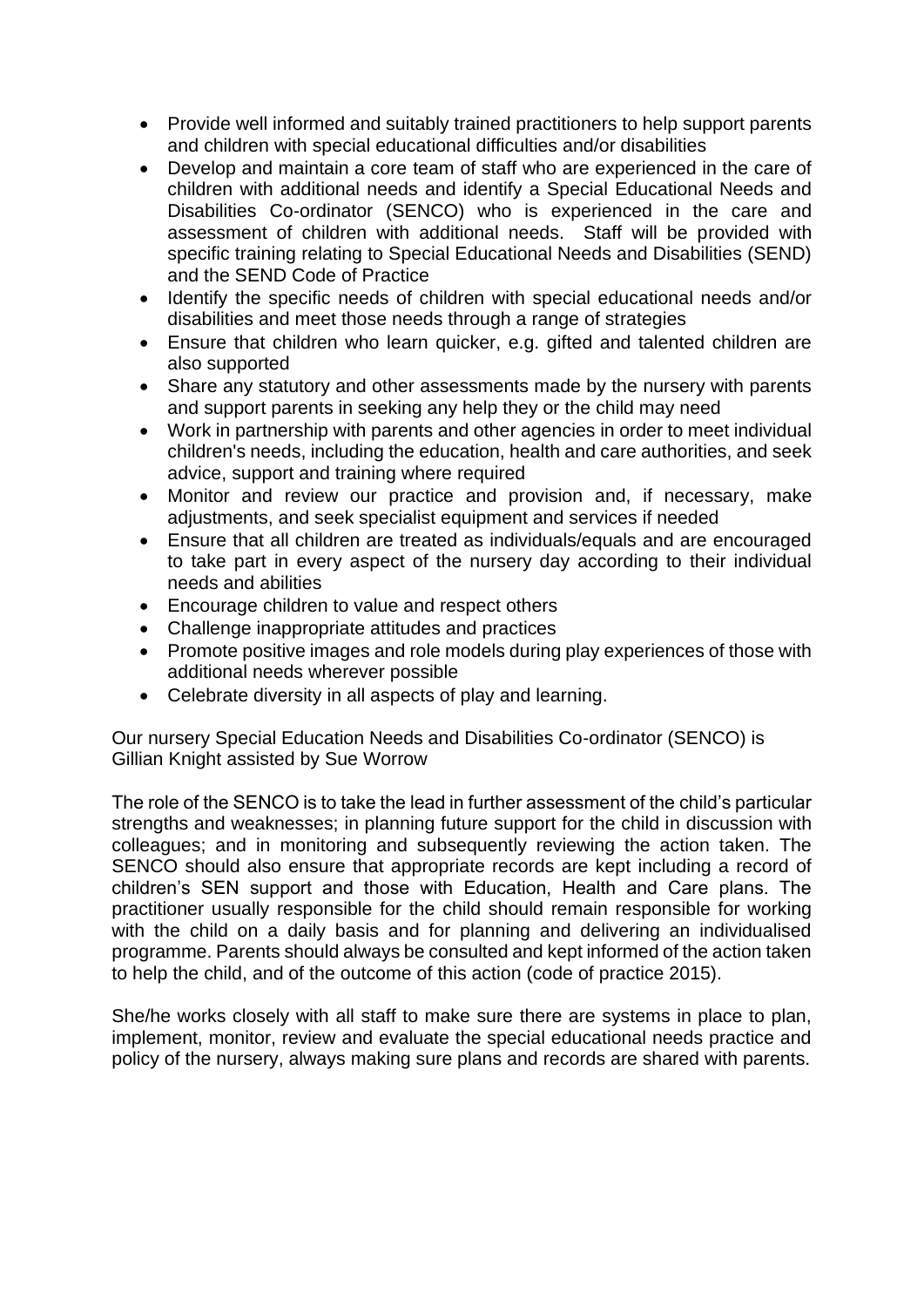## **Methods**

We will:

- Designate a named member of staff to be Special Educational Needs and Disability Co-ordinator (SENCO) and share his/her name with parents
- Undertake formal Progress Checks and Assessments of all children in accordance with the SEND Code of Practice January 2015
- Provide a statement showing how we provide for children with special educational needs and/or disabilities and share this with staff, parents and other professionals
- Ensure that the provision for children with special educational needs and/or disabilities is the responsibility of all members of staff in the nursery
- Ensure that our inclusive admissions practice includes equality of access and opportunity
- Ensure that our physical environment is as far as possible suitable for children and adults with disabilities
- Work closely with parents to create and maintain a positive partnership which supports their child(ren)
- Ensure that parents are informed at all stages of the assessment, planning, provision and review of their child's care and education
- Provide parents with information on sources of independent advice and support
- Liaise with other professionals involved with children with special educational needs and/or disabilities and their families, including transfer arrangements to other settings and schools. We work closely with the next school or care setting and meet with them to discuss the child's needs to ensure information exchange and continuity of care
- Use the graduated response system (see explanation below) for identifying, assessing and responding to children's special educational needs and disabilities
- Provide a broad and balanced early learning environment for all children with special educational needs and/or disabilities
- Provide differentiated activities to meet all individual needs and abilities
- Use a system of planning, implementing, monitoring, evaluating and reviewing Individual Educational Plans (IEPs) for children with special educational needs and/or disabilities and discuss these with parents
- Review IEPs regularly every six weeks and hold review meetings with parents at this time
- Ensure that children with special educational needs and/or disabilities and their parents are consulted at all stages of the graduated response, taking into account their levels of ability
- Use a system for keeping records of the assessment, planning, provision and review for children with special educational needs and/or disabilities
- Provide resources (human and financial) to implement our SEND policy
- Ensure the privacy of children with special educational needs and/or disabilities when intimate care is being provided
- Use the local authorities Assessment Framework (see details below)
- Provide in-service training for practitioners and volunteers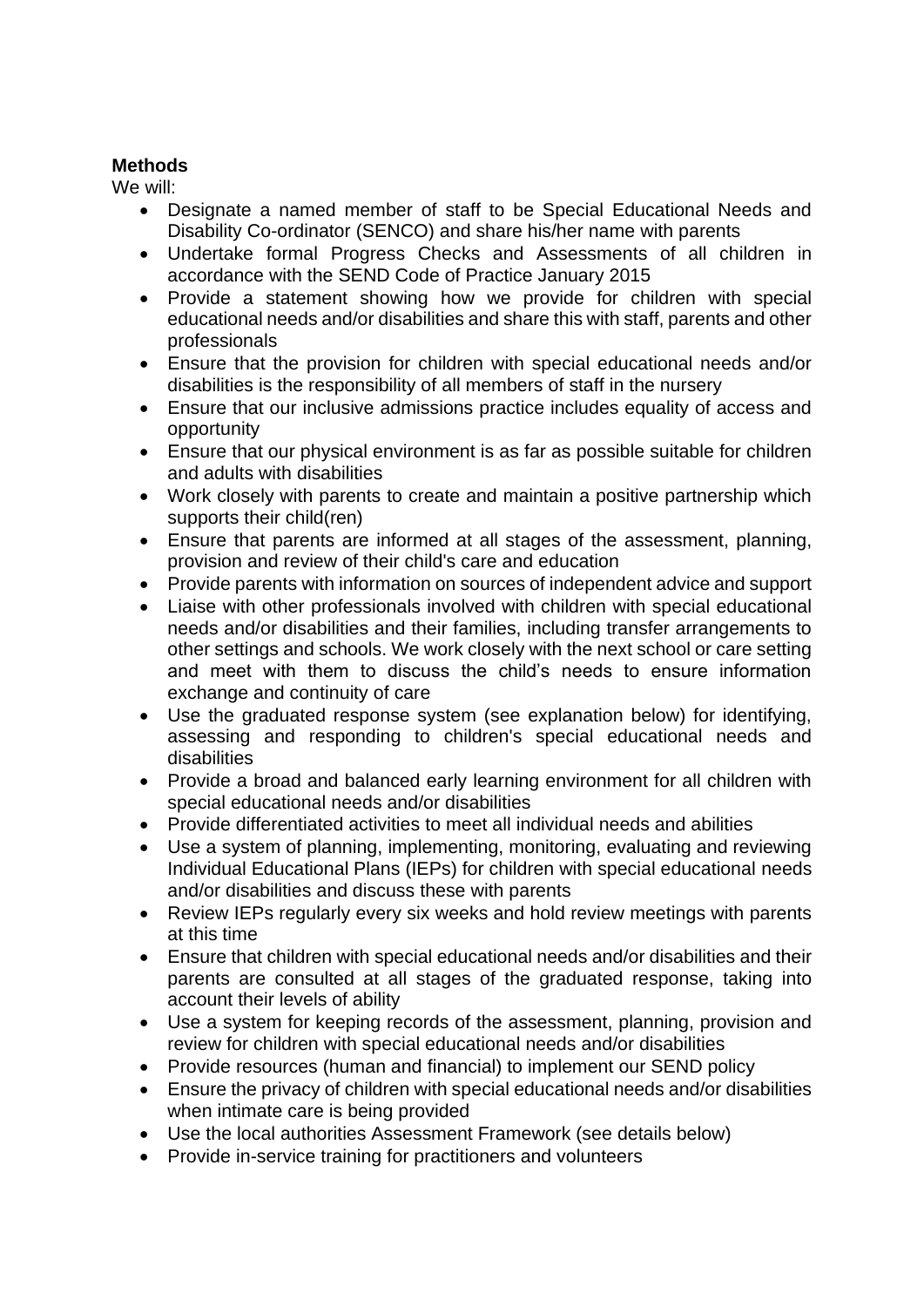- Raise awareness of any specialism the setting has to offer, e.g. Makaton trained staff
- Ensure the effectiveness of our SEN/disability provision by collecting information from a range of sources e.g. IEP reviews, staff and management meetings, parental and external agencies' views, inspections and complaints. This information is collated, evaluated and reviewed annually
- Provide a complaints procedure and make available to all parents in a format that meets their needs e.g. Braille, audio, large print, additional languages
- Monitor and review our policy annually.

## **Effective assessment of the need for early help**

Local agencies should work together to put processes in place for the effective assessment of the needs of individual children who may benefit from early help services.

Children and families may need support from a wide range of local agencies.

Where a child and family would benefit from coordinated support from more than one agency (e.g. education, health, housing, police) there should be an inter-agency assessment. These early help assessments, such as the Common Assessment Framework, should identify what help the child and family require to prevent needs escalating to a point where intervention would be needed via a statutory assessment under the Children Act 1989.

The early help assessment should be undertaken by a lead professional who should provide support to the child and family, act as an advocate on their behalf and coordinate the delivery of support services. The lead professional role could be undertaken by a General Practitioner (GP), family support worker, teacher, health visitor and/or special educational needs coordinator. Decisions about who should be the lead professional should be taken on a case by case basis and should be informed by the child and their family.

For an early help assessment to be effective:

- the assessment should be undertaken with the agreement of the child and their parents or carers. It should involve the child and family as well as all the professionals who are working with them;
- a teacher, GP, health visitor, early years' worker or other professional should be able to discuss concerns they may have about a child and family with a social worker in the local authority. Local authority children's social care should set out the process for how this will happen; and
- if parents and/or the child do not consent to an early help assessment, then the lead professional should make a judgement as to whether, without help, the needs of the child will escalate. If so, a referral into local authority children's social care may be necessary.

If at any time it is considered that the child may be a child in need as defined in the Children Act 1989, or that the child has suffered significant harm, or is likely to do so, a referral should be made immediately to local authority children's social care. This referral can be made by any professional. *Working together to safeguard children 2015/17*